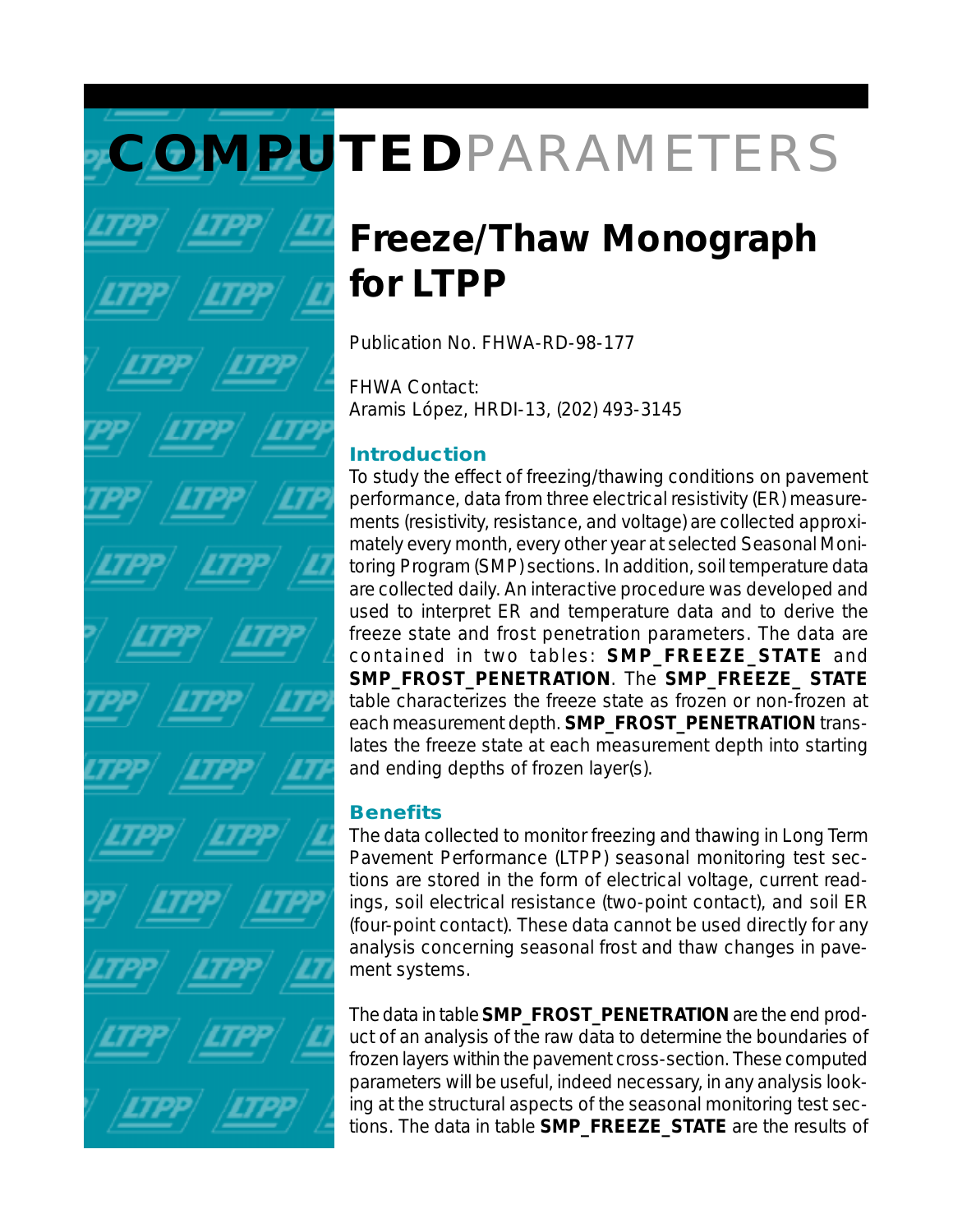intermediate steps in the interpretation process. As such, they will be of interest and use to those wishing to understand or revisit the process by which the results presented in table **SMP\_FROST\_PENETRATION** were derived.

#### **Process Implementation**

The following LTPP Information Management System (IMS) tables are used in creating the data in **SMP\_ FREEZE\_STATE:**

- SMP\_ERESIST\_AUTO
- SMP\_ERESIST\_MAN\_4POINT
- SMP\_ERESIST\_MAN\_CONTACT
- SMP\_ERESIST\_DEPTHS
- SMP\_MRCTEMP\_AUTO\_DAY\_STATS
- SMP\_MRCTEMP\_DEPTHS

Interpretation of ER data is performed using a graphical interactive procedure that was developed specifically for analyzing LTPP data. The **SMP\_ FREEZE\_STATE** data are used in the derivation **SMP\_ FROST\_ PENETRATION**, along with a software program developed for project use (FROST).

FROST is an interactive program that displays freeze state-related data in a graphical form. The program includes a set of built-in logical statements that will define the freeze state of a soil, given the user-defined threshold line for the three ER measurements. For each section, the user selects the threshold value for each of the 35 depths for ER measurements. Once the

threshold values are entered, the program displays a timeseries plot of frost penetration in the given section.

The user can click on any point in the graph and view ER and temperature plots at that specific depth and testing day. The user can also enter a different ER threshold value at each depth to examine the effect of changing the threshold line on the frost penetration profile. Data are saved when the user moves to the next observation depth (electrode) and can be retrieved at a later time.

This monograph provides a brief description of the program and the analysis steps.

#### **Analysis Steps**

The determination of the freeze state using ER and soil temperature data may be described in terms of three steps: (1) preprocessing, (2) processing, and (3) smoothing. A brief description of each follows. It should be noted that more details can be found in *Determination of Frost Penetration in LTPP Test Sections—Final Report*, FHWA-RD-99088.

#### *Pre-Processing*

Data from six IMS tables are used in the analysis. The following computations are carried out to produce the required intermediate variables:

• Compute measurement depth (the average depth of the electrodes used in the measurements). It is noted that each voltage and contact resistance measurement is performed using two electrodes, and each resistivity measurement is performed using four electrodes.

- Compute average resistance, resistivity, and voltage for testing day and measurement depth.
- Query contact resistance, resistivity, and voltage for matching section, date, and measurement depth. The query should be designed to return all available records where at least one ER measurement is available.
- For each measurement depth, normalize resistivity, resistance, and voltage with respect to their extreme values. For instance, normalized resistivity may be computed according to the following formula:

$$
R_{N,i} = \frac{R_i - R_{min,i}}{R_{max,i} - R_{min,i}}
$$

where:

 $R_{N,i}$  = Normalized resistivity, at measurement depth i.

**R**<sub>i</sub> = Actual resistivity taken at measurement depth i.

**Rmin,i** =Minimum resistivity value measured at depth i.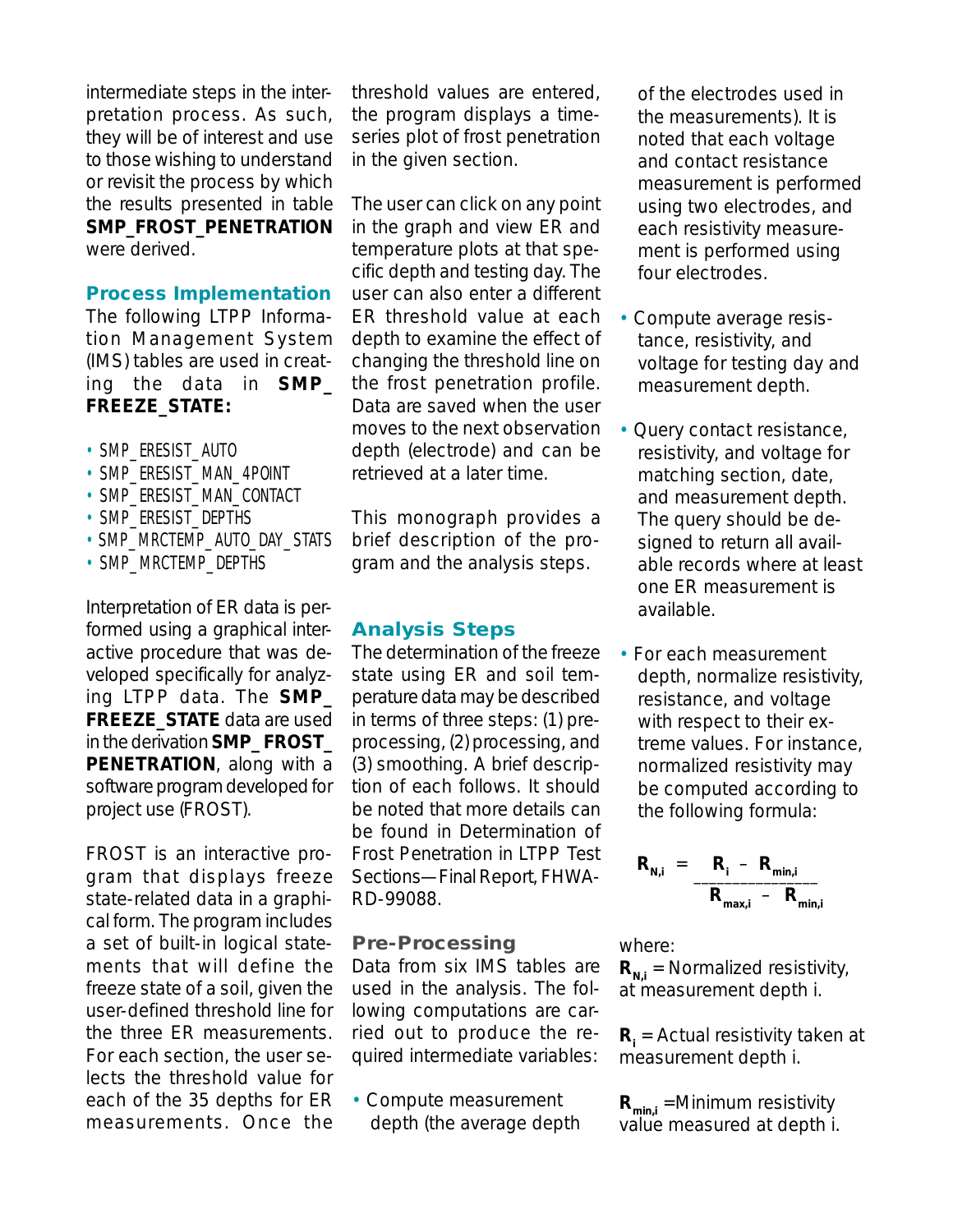**R**<sub>maxi</sub> = Maximum resistivity value measured at depth i.

The normalized contact resistance and voltage can be obtained in a similar fashion. It should be noted that the actual and normalized ER values are linearly related and the normalization process does not "distort" the ER profile.

• Interpolate the average soil temperature at each ER measurement depth. As shown in figure 1, the measurement depths of ER probes do not match those of thermistor probes.

To obtain the temperature at the ER measurement depth (as shown in the schematic), the following linear interpolation formula was used:

$$
T_1 = T_1 + (T_2 - T_1) \cdot \frac{X}{L}
$$

where: **T**<sub>i</sub> = Interpolated temperature.

 $T<sub>1</sub>$  = Temperature at the upper thermistor.

 $T<sub>2</sub>$  = Temperature at the lower thermistor.

**X** = Distance from the ER measurement depth to the upper thermistor.

**L** = Distance between the two thermistors.

• If the same-day temperature is missing, then use temperature within 2 days. Use the following hierarchy to select available temperature data:

*Temperature Substitution Hierarchy*

**First Preference —** Same-day temperature. **Second Preference —** Previous-day temperature.

**Third Preference —** Next-day temperature.

**Fourth Preference —** Temperature from 2 days ago.

**Fifth Preference —** Temperature from 2 days later.

• Determine cold winter months for each section based on historical temperature. Cold winter months will be used to confirm ER peaks only if temperature data are missing. Cold winter months are defined as those months in which a freezing temperature (at or below 0°C) was measured in the top unbound pavement layer.

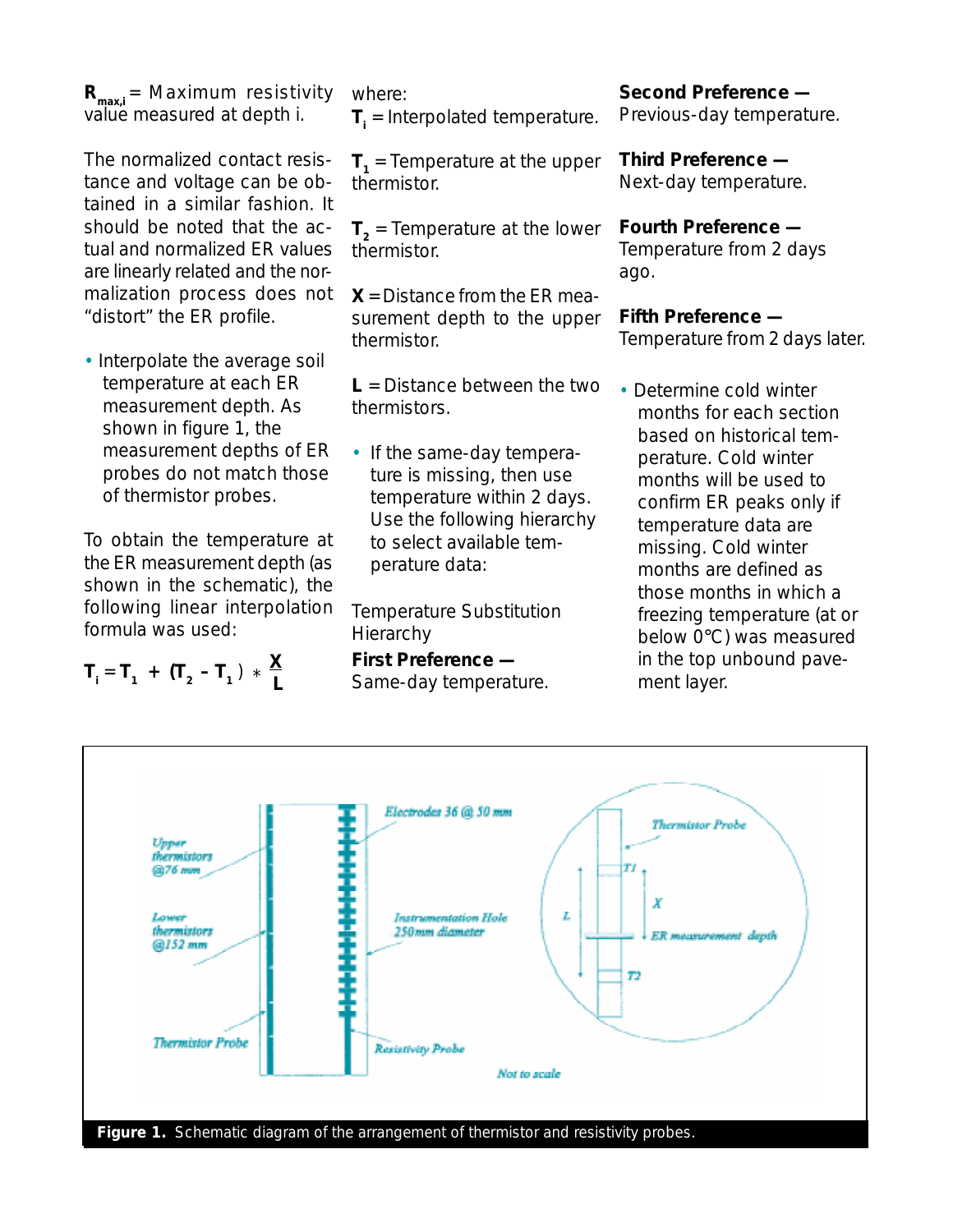*Processing Using FROST* Once the data are prepared and saved in a specific format, FROST may be used to determine the freeze state and frost penetration. As mentioned earlier, FROST requires user interaction to determine the soil freeze state. The user must input an ER threshold line that is to separate freezing from nonfreezing conditions. The threshold value is defined as a value at the ER normalized scale that is likely to distinguish between frozen and unfrozen conditions. ER values greater than the threshold value represent frozen conditions and vice versa. Guidelines on placing the ER threshold line are presented later. Based on these values, FROST determines the freeze state according to the decision tree shown in figure 2.

#### *Smoothing the Frost Profile*

In some cases, FROST determines a frost profile that may consist of thin layers of ice lenses and thawed pockets of soil. Although this may not be

uncommon, it is possible that highly irregular frost profiles may be caused by noisy data. In addition, it is recognized that thawing and freezing often occur gradually, possibly forming transitional freeze state zones. However, current ER data do not seem precise enough to enable reliable identification of such a transitional state. As such, the current method of ER data interpretation uses a "freeze/nofreeze" designation, with the inherent assumption that the transitional freeze state could

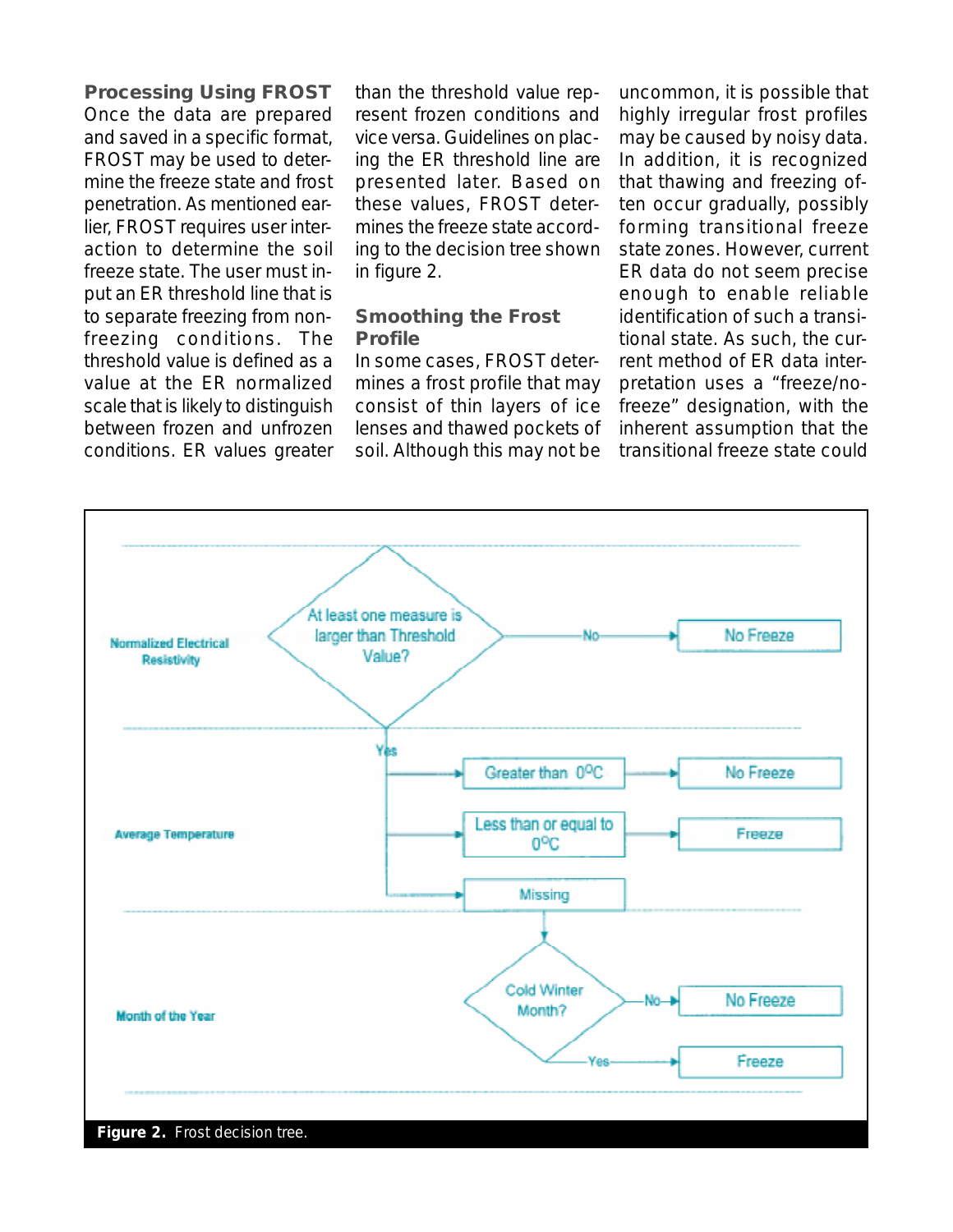be assigned to either freeze or no-freeze based on the overall frost profile.

ER probes are placed approximately 50 mm apart depthwise. Therefore, the layer thickness resolution for freeze state determination is 50 mm. However, from a structural engineering perspective, a 50-mm-thick layer of thawed soil between two thick frozen layers is very likely to be ignored, given the resolution of current structural analysis techniques. Based on these considerations, the data analysis team recommends smoothing the frost profile as illustrated in figure 2.

• After using time-series ER plots to define the threshold line at the 35 measurement depths, FROST will display the frost penetration profile. The user should inspect the frost penetration profile and they can manually change the freeze state at any location on the graph. If the freezing condition at a particular point is in disagreement with surrounding points (e.g., the point shows freezing while the soil above and below shows a no-freeze state), then the freeze state of that point could be forced to agree with that of the surrounding soil. In addition to the option of manually changing the freeze state, FROST includes an option to "smooth" the

frost profile obtained at any given date.

Selecting the automated smoothing option will invoke a procedure that starts from the top down, comparing the freeze state at each point with those of the points above and below it. If the freeze state is different from these two points, the freeze state at the point under consideration will be changed to agree with that of surrounding points. This procedure is executed for all points, except the top point. Smoothing the frost penetration profile will only eliminate layers less than 100 mm thick.

#### *Guidelines for Defining the ER Threshold Line in FROST*

This concept involves drawing a threshold line that separates peak ER values from the rest of the data. An ER peak is a relatively large ER value that occurs in cold temperature and winter months. Peaks are not consistent in their absolute values from one year to another. Therefore, the threshold line must account for all potential peaks for multi-year data. The program places a vertical line through each point having the right condition for freezing, according to temperature or season. These points should be inspected carefully since the user input will affect only these points. All other data

points are automatically considered unfrozen, regardless of the user input.

The user should inspect the marked points and ensure that they are all above the threshold line. Marked points that do not show an ER peak (i.e., their ER values are not significantly larger than those of non-winter points) should not be placed above the threshold line, especially if placing such points above the threshold line may result in lowering the line such that non-winter readings will fall above the threshold line (which would violate the definition of the threshold line).

#### *Tips*

The analyst should be aware of the following:

- It does not matter how low or how high the threshold line is, as long as it separates the peaks from the rest of the data. In many cases, the user has some flexibility in placing the threshold line to achieve the same results.
- Points midway between peaks and valleys should be included with peaks, as long as they occur in the winter months. In this way, temperature will determine the freeze state for such observations.
- It does not matter if one, two, or all three of the ER measurements are above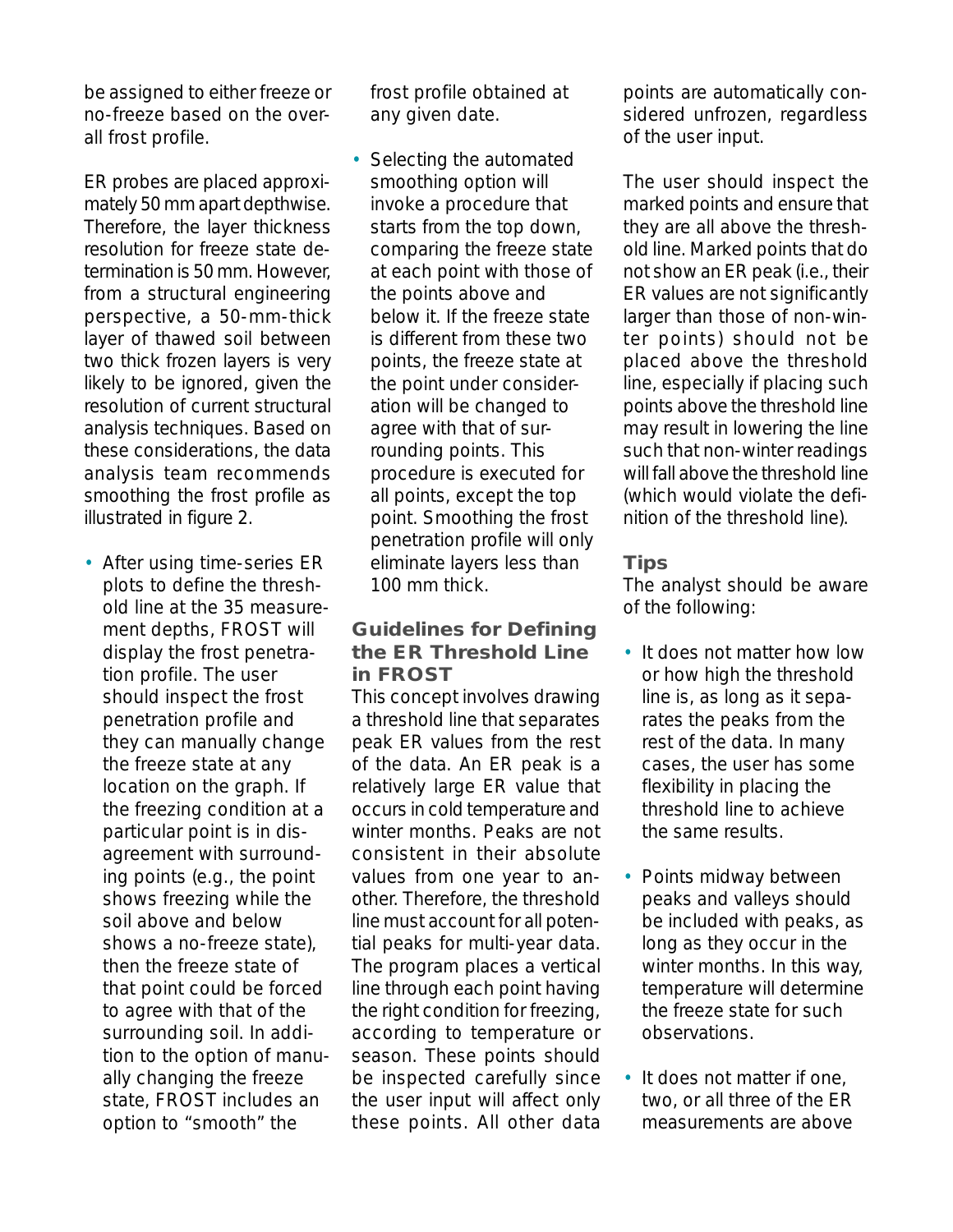

the threshold line. If any measurement is above the line, it will be considered a candidate for the freezing condition. In most cases, the peaks of ER values are at different magnitudes. Therefore, the user does not need to place all ER peaks for a given date above the threshold line.

• Points located near the threshold line (especially at a freeze temperature) should be examined for discontinuity. If the freezing condition at that particular point is in disagreement with surrounding points, then the threshold line may be moved to produce more consistent results.

#### **Example**

Figure 3 above, shows an example plot used in the freeze state determination. The plot represents a time-series of normalized ER measurements and temperature for Saskatchewan section 906405, about 0.4 m below the pavement surface. Based on temperature and season, there are four incidents of possible freezing in the winter of 1993/1994, five in the winter of 1994/1995, and two in the winter of 1996/1997. These incidents are marked by a vertical line.

The user first attempts to place all marked points above the line. As indicated earlier, only the upper ER peak needs to be placed above the line. For

instance, in the last possible freezing incident marked by the rightmost vertical line in the graph, the line passes through three points: voltage (upper curve), resistance, and then resistivity (lowest value). Only the upper peak for voltage needs to be placed above the threshold line.

It can be seen that some of the marked points do not show an ER peak and cannot be placed above the threshold line without bringing the line too low. Such points are left below the line, indicating a no-freeze condition. The threshold value for this example is approximately 0.3.